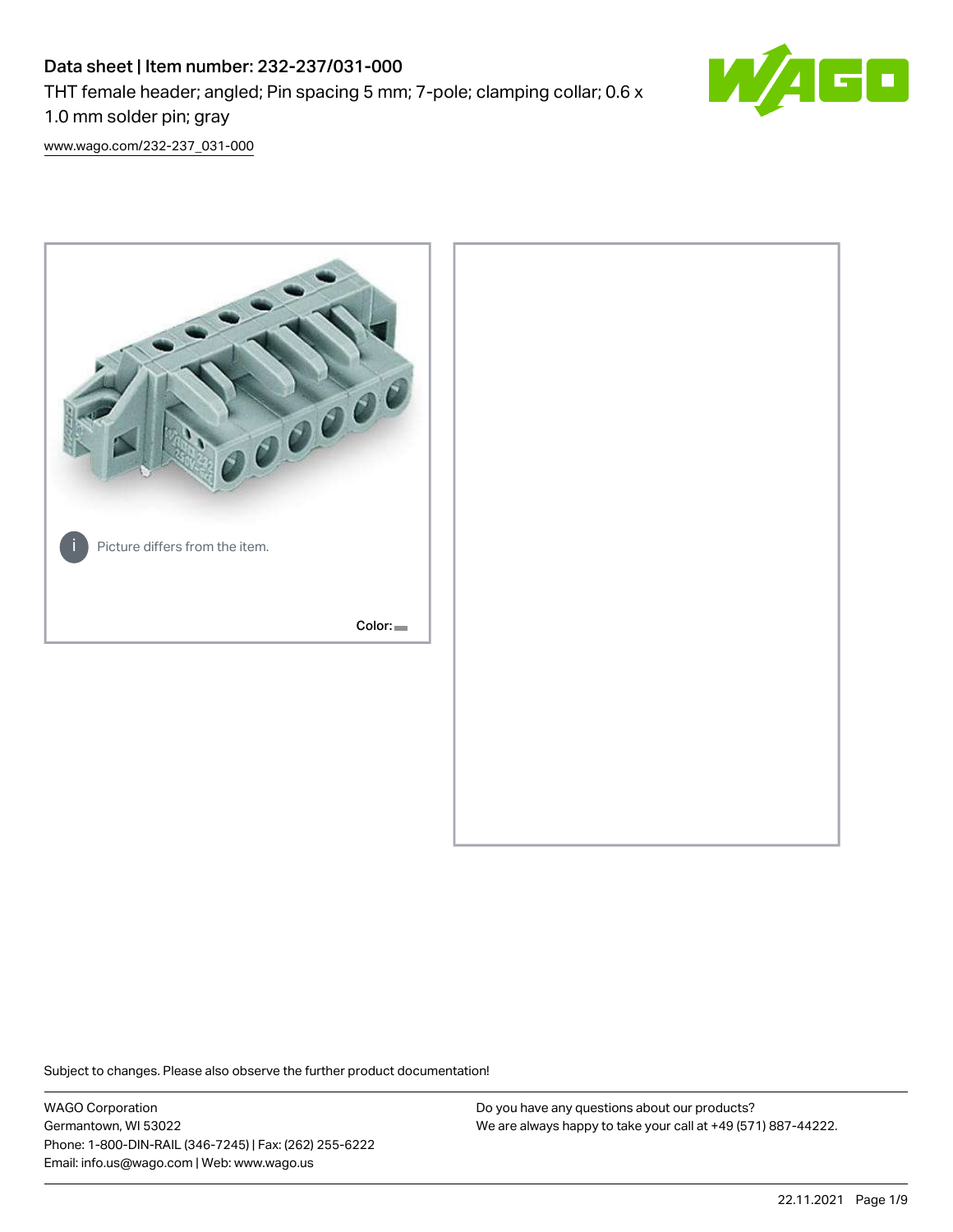

Dimensions in mm

L = pole no. x pin spacing

 $L_1 = L + 3$  mm

 $L_2 = L + 8.8$  mm

 $L_3 = L + 14.8$  mm

2- to 3-pole female connectors – one latch only

# Item description

**Horizontal or vertical PCB mounting via straight or angled solder pins** 

Subject to changes. Please also observe the further product documentation! For board-to-board and board-to-wire connections

WAGO Corporation Germantown, WI 53022 Phone: 1-800-DIN-RAIL (346-7245) | Fax: (262) 255-6222 Email: info.us@wago.com | Web: www.wago.us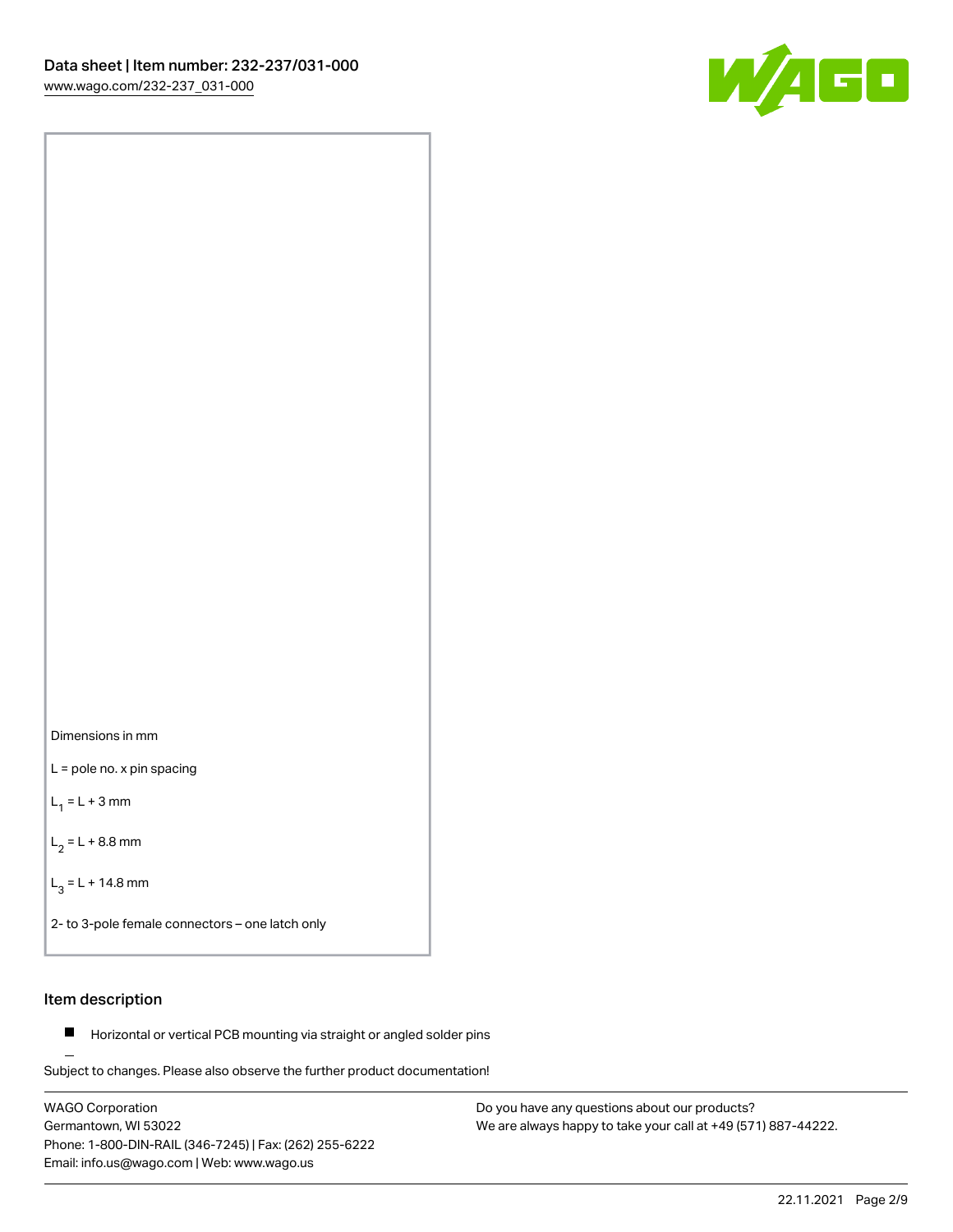

- For board-to-board and board-to-wire connections
- $\blacksquare$ Touch-proof PCB outputs
- $\blacksquare$ Easy-to-identify PCB inputs and outputs
- $\blacksquare$ With coding fingers

# Data **Notes**

| Safety information 1 | The <i>MCS – MULTI CONNECTION SYSTEM</i> includes connectors<br>without breaking capacity in accordance with DIN EN 61984. When<br>used as intended, these connectors must not be connected<br>/disconnected when live or under load. The circuit design should<br>ensure header pins, which can be touched, are not live when<br>unmated. |
|----------------------|--------------------------------------------------------------------------------------------------------------------------------------------------------------------------------------------------------------------------------------------------------------------------------------------------------------------------------------------|
| Variants:            | Other pole numbers<br>3.8 mm pin projection for male headers with straight solder pins<br>Gold-plated or partially gold-plated contact surfaces<br>Other versions (or variants) can be requested from WAGO Sales or<br>configured at https://configurator.wago.com/                                                                        |

# Electrical data

# IEC Approvals

| Ratings per                 | IEC/EN 60664-1                                                        |
|-----------------------------|-----------------------------------------------------------------------|
| Rated voltage (III / 3)     | 320 V                                                                 |
| Rated surge voltage (III/3) | 4 <sub>k</sub> V                                                      |
| Rated voltage (III/2)       | 320 V                                                                 |
| Rated surge voltage (III/2) | 4 <sub>k</sub> V                                                      |
| Nominal voltage (II/2)      | 630 V                                                                 |
| Rated surge voltage (II/2)  | 4 <sub>kV</sub>                                                       |
| Rated current               | 12A                                                                   |
| Legend (ratings)            | $(III / 2)$ $\triangle$ Overvoltage category III / Pollution degree 2 |

# UL Approvals

| Approvals per                  | UL 1059 |
|--------------------------------|---------|
| Rated voltage UL (Use Group B) | 300 V   |
| Rated current UL (Use Group B) | 15 A    |
| Rated voltage UL (Use Group D) | 300 V   |
| Rated current UL (Use Group D) | 10 A    |

Subject to changes. Please also observe the further product documentation!

| <b>WAGO Corporation</b>                                | Do you have any questions about our products?                 |
|--------------------------------------------------------|---------------------------------------------------------------|
| Germantown, WI 53022                                   | We are always happy to take your call at +49 (571) 887-44222. |
| Phone: 1-800-DIN-RAIL (346-7245)   Fax: (262) 255-6222 |                                                               |
| Email: info.us@wago.com   Web: www.wago.us             |                                                               |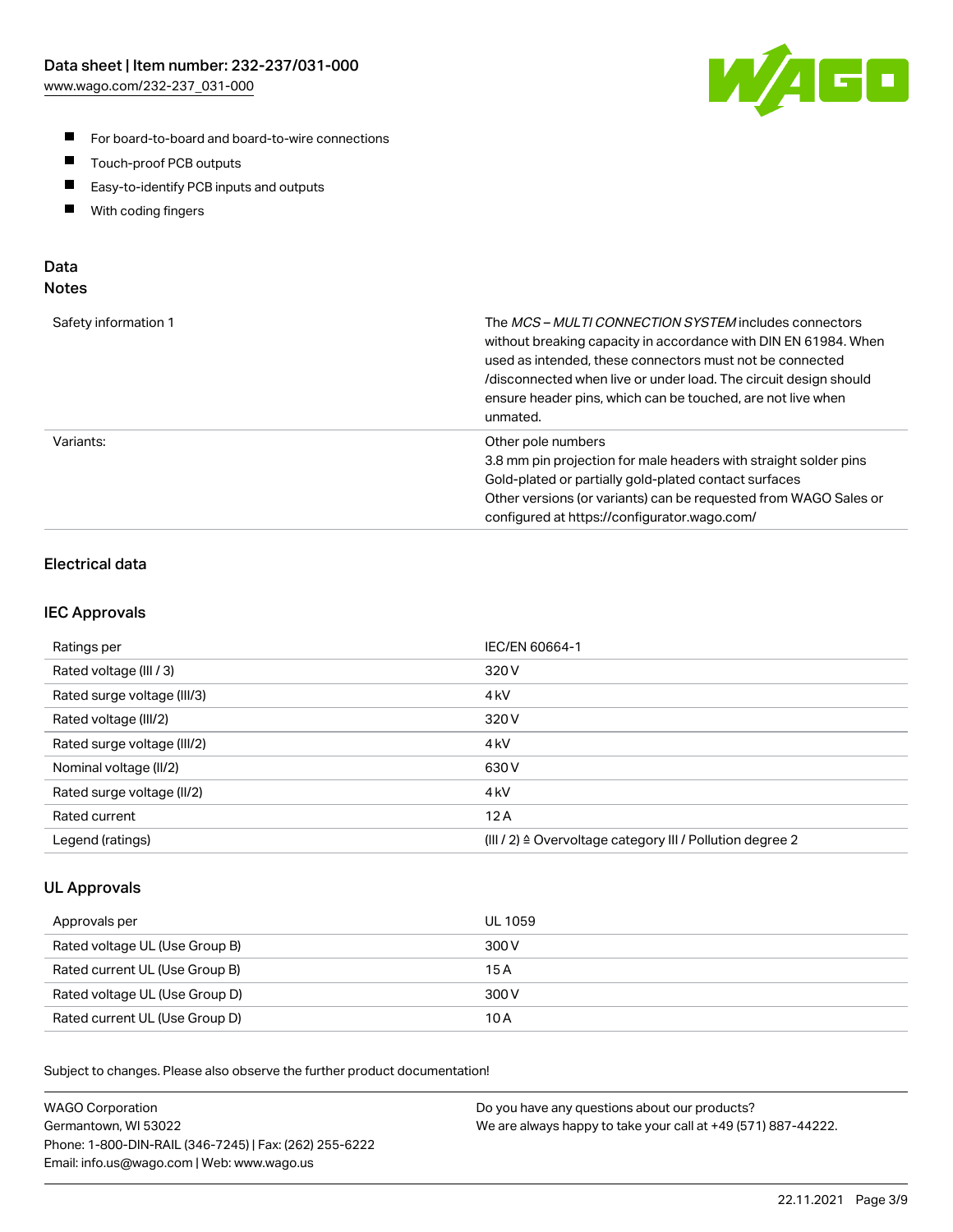

# Ratings per UL

| Rated voltage UL 1977 | soo v<br>วบบ<br>. |
|-----------------------|-------------------|
| Rated current UL 1977 | --                |
|                       | . J <i>r</i>      |

# CSA Approvals

| Approvals per                   | CSA   |
|---------------------------------|-------|
| Rated voltage CSA (Use Group B) | 300 V |
| Rated current CSA (Use Group B) | 15 A  |
| Rated voltage CSA (Use Group D) | 300 V |
| Rated current CSA (Use Group D) | 10 A  |

#### Connection data

| Total number of potentials |  |
|----------------------------|--|
| Number of connection types |  |
| Number of levels           |  |

#### Connection 1

| Number of poles |  |  |
|-----------------|--|--|
|                 |  |  |

# Physical data

| Pin spacing                          | 5 mm / 0.197 inch     |
|--------------------------------------|-----------------------|
| Width                                | 49.8 mm / 1.961 inch  |
| Height                               | 16.6 mm / 0.654 inch  |
| Height from the surface              | 11.6 mm / 0.457 inch  |
| Depth                                | 18.25 mm / 0.719 inch |
| Solder pin length                    | 5 <sub>mm</sub>       |
| Solder pin dimensions                | $0.6 \times 1$ mm     |
| Drilled hole diameter with tolerance | $1.3$ $(+0.1)$ mm     |

# Mechanical data

| Mounting type | Mounting flange                         |
|---------------|-----------------------------------------|
| Mounting type | Feed-through mounting<br>Panel mounting |

Subject to changes. Please also observe the further product documentation!

| <b>WAGO Corporation</b>                                | Do you have any questions about our products?                 |
|--------------------------------------------------------|---------------------------------------------------------------|
| Germantown, WI 53022                                   | We are always happy to take your call at +49 (571) 887-44222. |
| Phone: 1-800-DIN-RAIL (346-7245)   Fax: (262) 255-6222 |                                                               |
| Email: info.us@wago.com   Web: www.wago.us             |                                                               |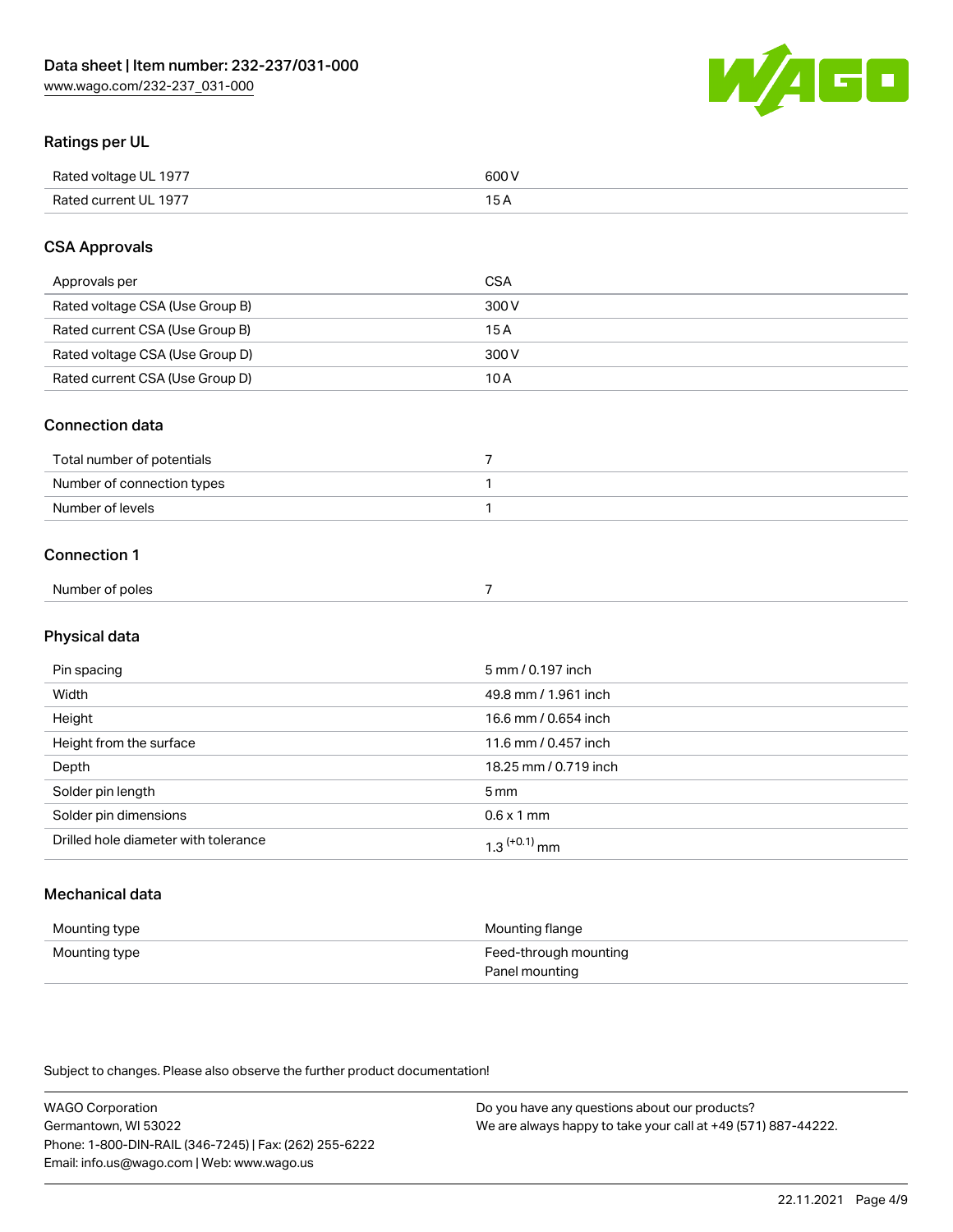

# Plug-in connection

| Contact type (pluggable connector) | Female header |
|------------------------------------|---------------|
| Connector (connection type)        | for PCB       |
| Mismating protection               | No            |
| Mating direction to the PCB        | 0°            |
| Locking of plug-in connection      | Without       |

# PCB contact

| <b>PCB Contact</b>                  | THT                                        |
|-------------------------------------|--------------------------------------------|
| Solder pin arrangement              | over the entire female connector (in-line) |
| Number of solder pins per potential |                                            |

#### Material data

| Color                       | gray             |
|-----------------------------|------------------|
| Material group              |                  |
| Insulation material         | Polyamide (PA66) |
| Flammability class per UL94 | V <sub>0</sub>   |
|                             |                  |
| Contact material            | Copper alloy     |
| Contact plating             | tin-plated       |
| Fire load                   | $0.132$ MJ       |

# Environmental requirements

| Limit temperature range | $-60+85 °C$ |
|-------------------------|-------------|
|-------------------------|-------------|

### Commercial data

| Product Group         | 3 (Multi Conn. System) |
|-----------------------|------------------------|
| PU (SPU)              | 50 Stück               |
| Packaging type        | box                    |
| Country of origin     | DE                     |
| <b>GTIN</b>           | 4044918624855          |
| Customs tariff number | 85366990990            |

# Approvals / Certificates

#### Ship Approvals

Subject to changes. Please also observe the further product documentation!

| <b>WAGO Corporation</b>                                | Do you have any questions about our products?                 |
|--------------------------------------------------------|---------------------------------------------------------------|
| Germantown, WI 53022                                   | We are always happy to take your call at +49 (571) 887-44222. |
| Phone: 1-800-DIN-RAIL (346-7245)   Fax: (262) 255-6222 |                                                               |
| Email: info.us@wago.com   Web: www.wago.us             |                                                               |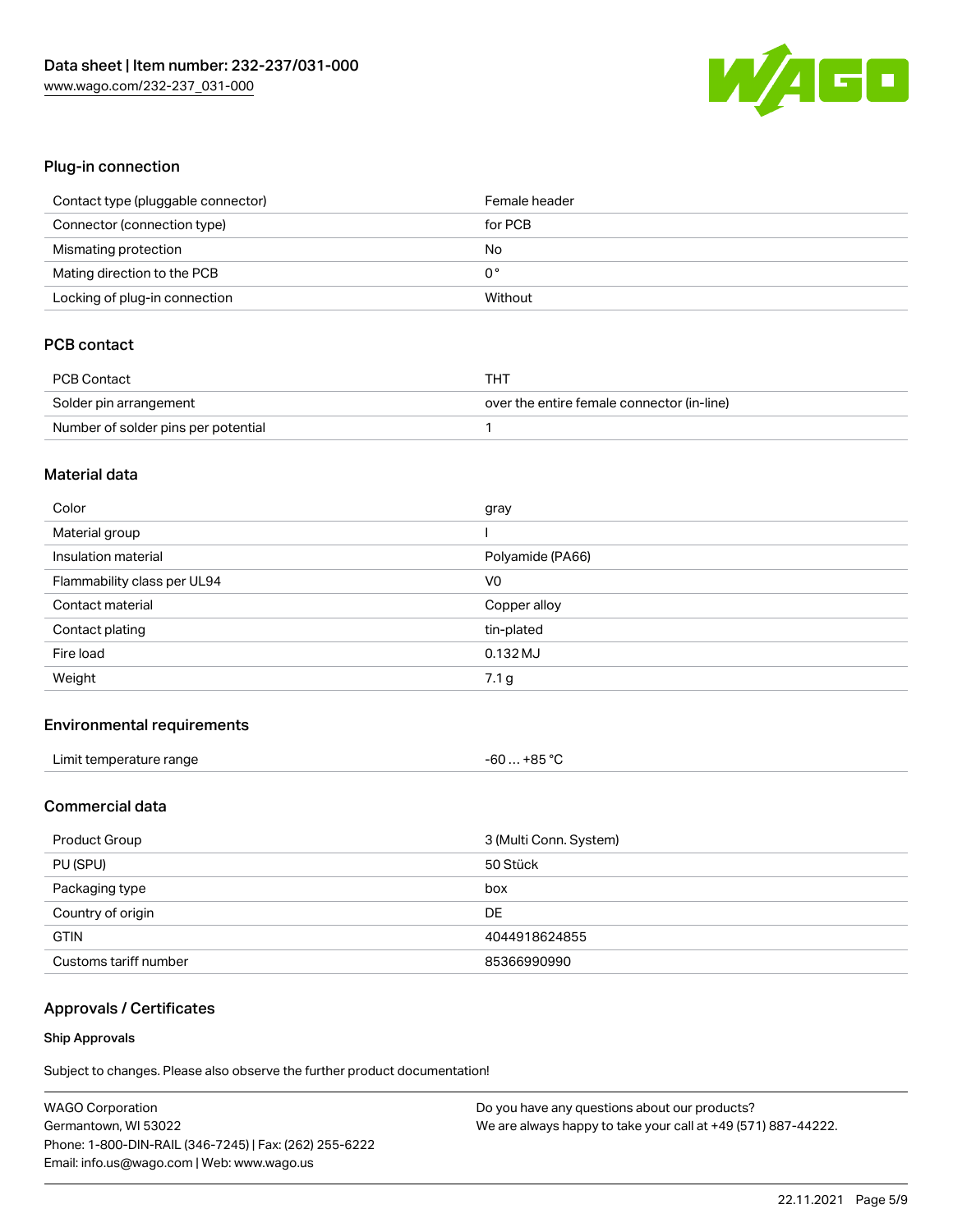



| Logo                     | Approval                                  | <b>Additional Approval Text</b> | Certificate<br>name                 |
|--------------------------|-------------------------------------------|---------------------------------|-------------------------------------|
| ABS                      | <b>ABS</b><br>American Bureau of Shipping | -                               | $19 -$<br>HG15869876-<br><b>PDA</b> |
| <b>BUREAU</b><br>VERITAS | <b>BV</b><br>Bureau Veritas S.A.          | <b>IEC 60998</b>                | 11915/D0 BV                         |
| <b>UL-Approvals</b>      |                                           |                                 |                                     |

|                               |                                |                                 | Certificate |
|-------------------------------|--------------------------------|---------------------------------|-------------|
| Logo                          | Approval                       | <b>Additional Approval Text</b> | name        |
|                               | UR                             | <b>UL 1977</b>                  | E45171      |
| J<br>$\overline{\phantom{0}}$ | Underwriters Laboratories Inc. |                                 |             |

# **Counterpart**



Item no.231-607 nem 10.231-007<br>Male connector; 7-pole; Pin spacing 5 mm; gray [www.wago.com/231-607](https://www.wago.com/231-607)

#### Optional accessories

|  | Mounting |  |
|--|----------|--|
|  |          |  |

Mounting accessories



Item no.: 231-194 Self-tapping screw; B 2.2x13, fixing hole 1.8 mm Ø [www.wago.com/231-194](http://www.wago.com/231-194)



Item no.: 231-195 nem no.. 231-195<br>Screw with nut; M2x12; for fixing element [www.wago.com/231-195](http://www.wago.com/231-195)

Item no.: 231-295 Screw with nut [www.wago.com/231-295](http://www.wago.com/231-295)

Testing accessories

Testing accessories



Item no.: 210-136 nem no.. 2 10-130<br>Test plug; 2 mm Ø; with 500 mm cable [www.wago.com/210-136](http://www.wago.com/210-136)

Subject to changes. Please also observe the further product documentation!

WAGO Corporation Germantown, WI 53022 Phone: 1-800-DIN-RAIL (346-7245) | Fax: (262) 255-6222 Email: info.us@wago.com | Web: www.wago.us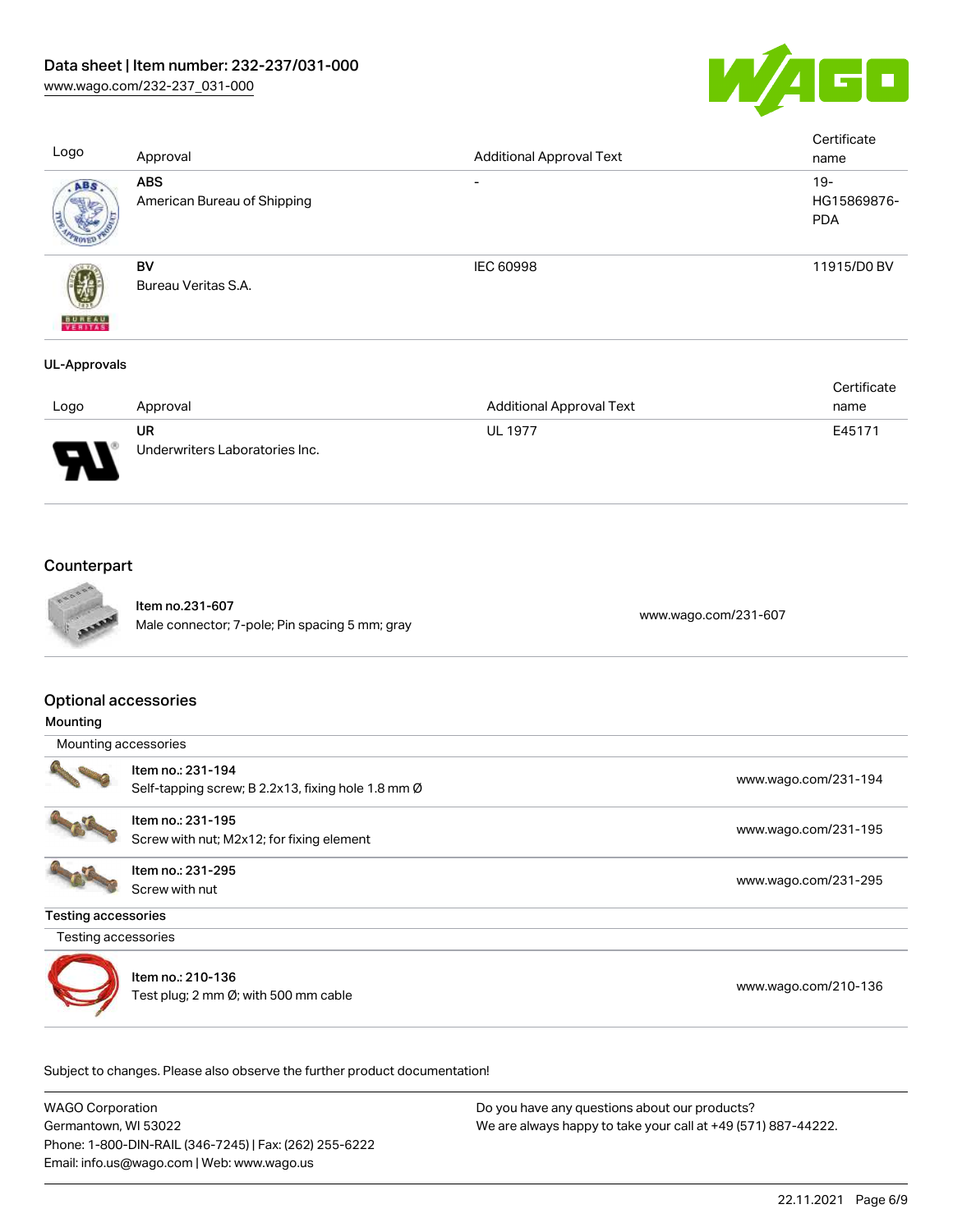

[www.wago.com/231-661](http://www.wago.com/231-661)

Item no.: 231-661

Test plugs for female connectors; for 5 mm and 5.08 mm pin spacing; 2,50 mm<sup>2</sup>; light gray

| <b>Downloads</b><br>Documentation                                                                                                                                      |            |               |          |
|------------------------------------------------------------------------------------------------------------------------------------------------------------------------|------------|---------------|----------|
|                                                                                                                                                                        |            |               |          |
| <b>Additional Information</b><br>Technical explanations                                                                                                                | 2019 Apr 3 | pdf<br>2.0 MB | Download |
| <b>CAD</b> files                                                                                                                                                       |            |               |          |
| CAD data                                                                                                                                                               |            |               |          |
| 2D/3D Models 232-237/031-000                                                                                                                                           |            | <b>URL</b>    | Download |
| <b>CAE</b> data                                                                                                                                                        |            |               |          |
| EPLAN Data Portal 232-237/031-000                                                                                                                                      |            | <b>URL</b>    | Download |
| ZUKEN Portal 232-237/031-000                                                                                                                                           |            | <b>URL</b>    | Download |
| EPLAN Data Portal 232-237/031-000                                                                                                                                      |            | <b>URL</b>    | Download |
| <b>PCB Design</b>                                                                                                                                                      |            |               |          |
| Symbol and Footprint 232-237/031-000                                                                                                                                   |            | <b>URL</b>    | Download |
| CAx data for your PCB design, consisting of "schematic symbols and PCB footprints",<br>allow easy integration of the WAGO component into your development environment. |            |               |          |
| Supported formats:                                                                                                                                                     |            |               |          |
| ш<br>Accel EDA 14 & 15                                                                                                                                                 |            |               |          |
| Altium 6 to current version                                                                                                                                            |            |               |          |
| Cadence Allegro                                                                                                                                                        |            |               |          |
| DesignSpark                                                                                                                                                            |            |               |          |
| Eagle Libraries                                                                                                                                                        |            |               |          |
| KiCad                                                                                                                                                                  |            |               |          |
| Mentor Graphics BoardStation                                                                                                                                           |            |               |          |
| Mentor Graphics Design Architect                                                                                                                                       |            |               |          |
| Mentor Graphics Design Expedition 99 and 2000                                                                                                                          |            |               |          |
| Ш<br>OrCAD 9.X PCB and Capture                                                                                                                                         |            |               |          |
| Subject to changes. Please also observe the further product documentation!                                                                                             |            |               |          |

WAGO Corporation Germantown, WI 53022 Phone: 1-800-DIN-RAIL (346-7245) | Fax: (262) 255-6222 Email: info.us@wago.com | Web: www.wago.us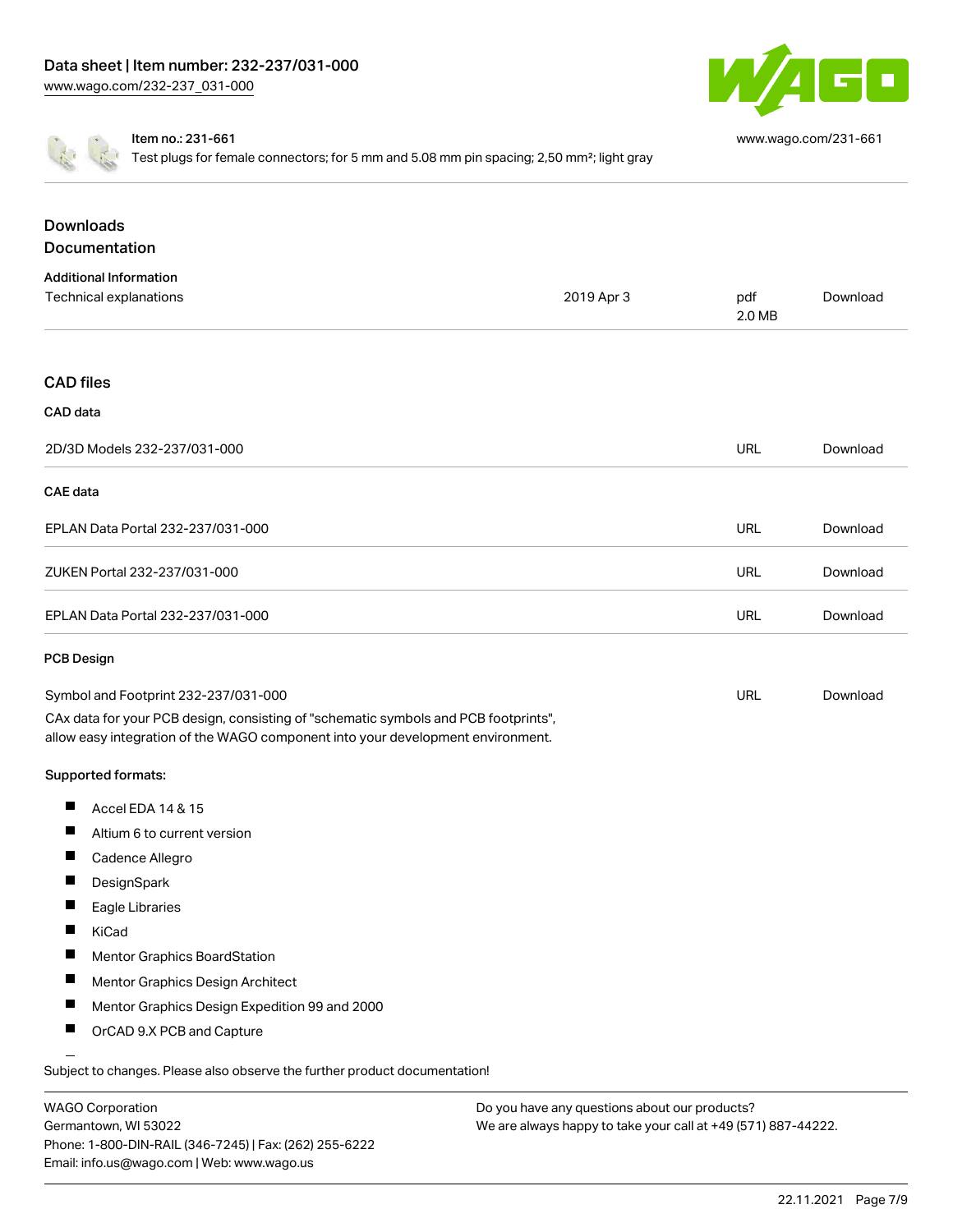W/AGC

- PADS PowerPCB 3, 3.5, 4.X, and 5.X
- $\blacksquare$ PADS PowerPCB and PowerLogic 3.0
- $\blacksquare$ PCAD 2000, 2001, 2002, 2004, and 2006
- $\blacksquare$ Pulsonix 8.5 or newer
- **STL**
- $\blacksquare$ 3D STEP
- $\blacksquare$ TARGET 3001!
- $\blacksquare$ View Logic ViewDraw
- $\blacksquare$ Quadcept
- $\blacksquare$ Zuken CadStar 3 and 4
- $\blacksquare$ Zuken CR-5000 and CR-8000

PCB Component Libraries (EDA), PCB CAD Library Ultra Librarian

# Environmental Product Compliance

#### Compliance Search

Environmental Product Compliance 232-237/031-000 THT female header; angled; Pin spacing 5 mm; 7-pole; clamping collar; 0.6 x 1.0 mm solder pin; gray URL [Download](https://www.wago.com/global/d/ComplianceLinkMediaContainer_232-237_031-000)

#### Installation Notes

Application

Subject to changes. Please also observe the further product documentation!

WAGO Corporation Germantown, WI 53022 Phone: 1-800-DIN-RAIL (346-7245) | Fax: (262) 255-6222 Email: info.us@wago.com | Web: www.wago.us